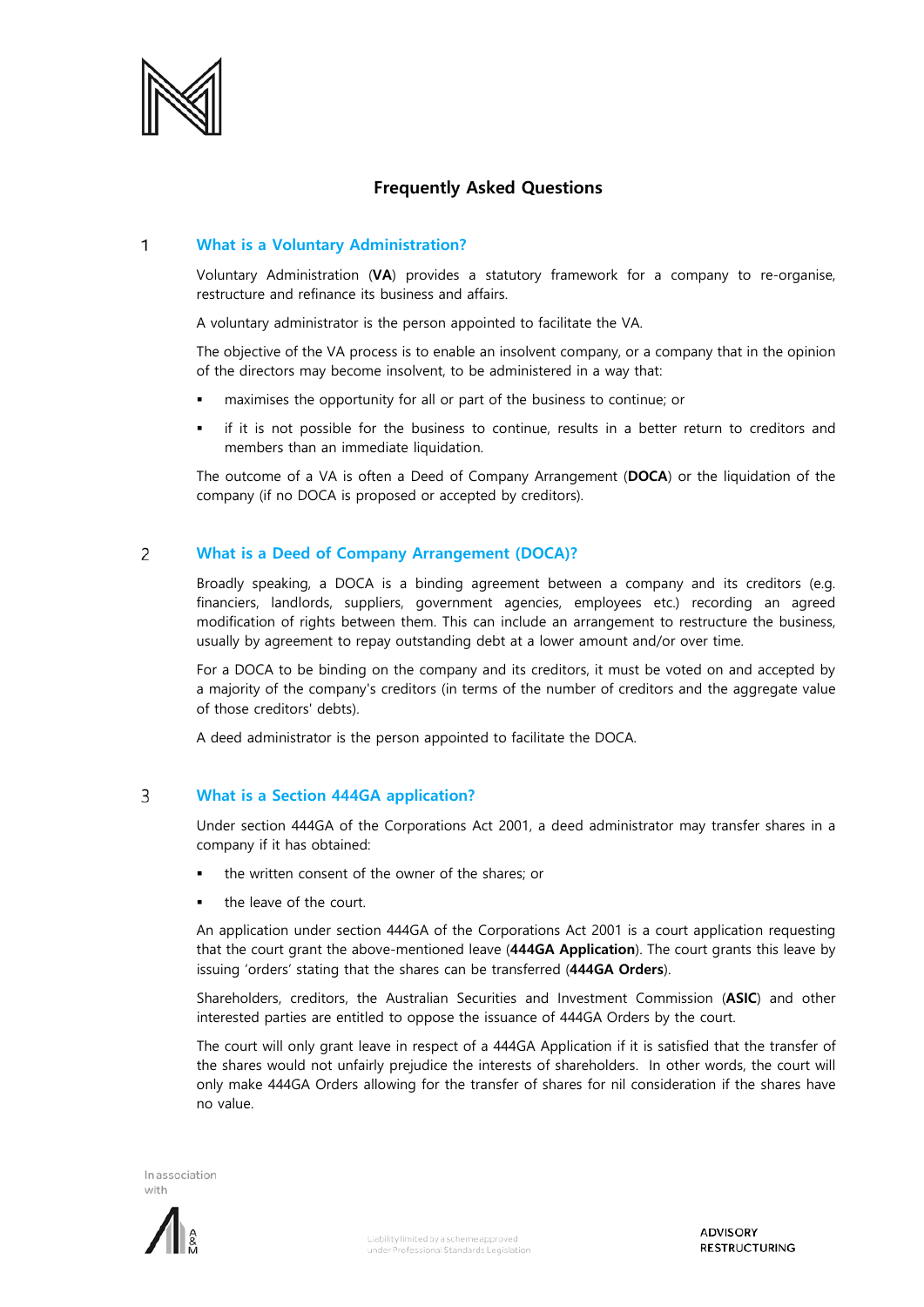

#### $\overline{4}$ **Why is a 444GA Application being made now?**

On 4 December 2020, Mr Robert Kirman and Mr Robert Brauer were appointed voluntary administrators of Alita.

At a meeting of creditors which was convened on 23 December 2020, Alita's sole creditor, Austroid Corporation, voted in favour of a resolution for Alita to execute a DOCA, and appoint Mr Robert Kirman and Mr Robert Brauer as deed administrators (**Deed Administrators**). The DOCA was executed with Austroid Corporation, the proponent of the DOCA, on the same day (**DOCA Proponent**).

It is a condition of the DOCA that the Deed Administrators obtain 444GA Orders.

### 5 **What are the terms of the DOCA agreed with the DOCA Proponent?**

The terms of the DOCA are set out in detail at section 5.2.1 of the Deed Administrators' report to creditors dated 16 December 2020.

Please follow this link to access the report: [www.mcgrathnicol.com/creditors/alita-group/](http://www.mcgrathnicol.com/creditors/alita-group/)

It is highly recommended that you regularly review this website as the Deed Administrators intend for the website to be updated regularly with additional relevant documents, including any orders made by the court, as the 444GA Application progresses.

#### 6 **Who is the DOCA Proponent?**

The proponent of the DOCA is Austroid Corporation, a company incorporated in Nevada, United States of America (with business identification number NV20201866500)

### $\overline{7}$ **What Court is the 444GA Application being made in?**

The 444GA Application has been brought by the Deed Administrators in the Supreme Court of Western Australia (**Court**) (Proceeding COR 112 of 2021).

### 8 **Was a Section 444GA Application previously made for Alita Resources Limited ("Alita") in 2019?**

Yes.

On 28 August 2019, Richard Tucker and John Bumbak of KordaMentha were appointed voluntary administrators of Alita.

At a meeting of creditors which was convened on 17 December 2019, creditors voted in favour of a resolution for Alita to execute a DOCA and appoint Richard Tucker and John Bumbak as deed administrators. This DOCA was executed with China Hydrogen Energy Limited (**CHEL**), the proponent of the DOCA (**First DOCA**).

A condition of the First DOCA was that the deed administrators obtain 444GA Orders.

An application was made to the court in this regard on 19 December 2019.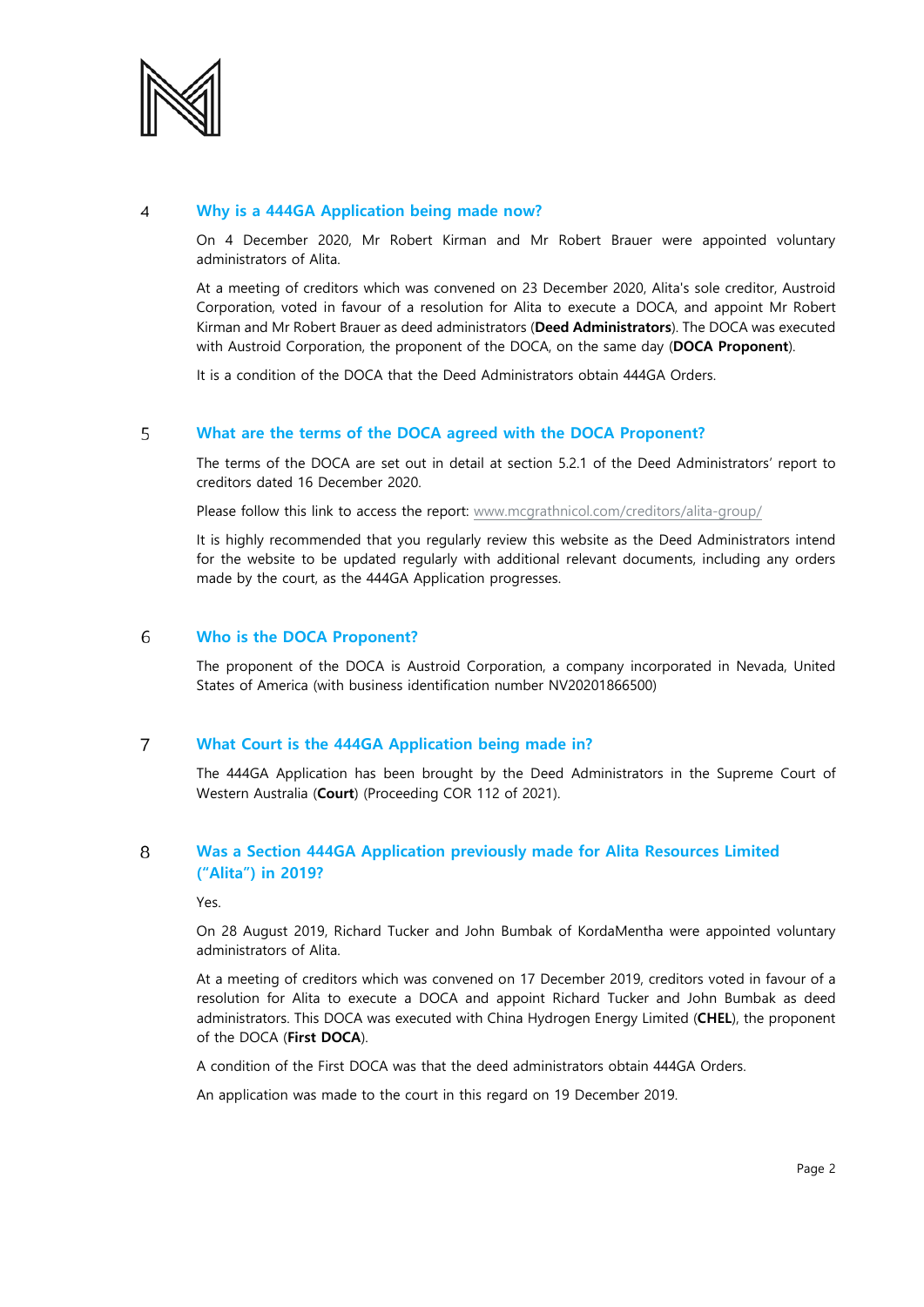

On 6 March 2020, the court granted the 444GA Orders.

On 24 November 2020, CHEL made an application to the court to amend the First DOCA. The effect of the amendment was that the transfer of Alita's shares was no longer a condition precedent to completion of the First DOCA. This amendment allowed the First DOCA to complete.

On 2 December 2020, Austroid Corporation purchased CHEL's secured debt, becoming Alita's secured creditor.

On 3 December 2020, the First DOCA effectuated after each of the conditions precedent were satisfied. All priority and unsecured claims were extinguished bringing about the retirement of Richard Tucker and John Bumbak as deed administrators. As Austroid Corporation was a secured creditor, this had the effect of leaving Austroid Corporation as Alita's sole creditor.

On 4 December 2020, Austroid Corporation enforced its security and appointed Mr Robert Kirman and Mr Robert Brauer as voluntary administrators of Alita.

# $\mathsf{Q}$ **Can I enter an appearance to the Court to be heard at the final hearing in relation to the 444GA Application? If so, how?**

Yes.

The Deed Administrators have commenced Proceeding COR 112 of 2021 in the Supreme Court of Western Australia.

To the extent that a shareholder or their legal representative wishes to take an active role in the proceeding, they will need to file a Form 4 Notice of Appearance in the form prescribed by the Supreme Court of Western Australia by no later than 4 August 2021. If a shareholder does not file an appearance by that date the court may determine that they cannot participate in the proceeding. Further information on how to appear can be obtained by contacting [Alita@mcgrathnicol.com.](mailto:Alita@mcgrathnicol.com) 

The notice of appearance must identify the shareholder's address, service details (including any legal representative) and whether they intend to appear at any hearings.

All notices of appearance must be filed with the Supreme Court of Western Australia and served on the Deed Administrators at c/- Clayton Utz, Level 27, 250 St Georges Terrace, Perth WA 6000.

Shareholders should obtain independent legal advice for further advice regarding their rights as a shareholder.

## 10 **Can I make an objection regarding the 444GA Application, without making an appearance in Court? If so, how?**

Yes.

If you do not wish to appear in court, but have concerns or objections in relation to the 444GA Application or Proceeding COR 112 of 2021, you may provide the Deed Administrators with your views.

The Deed Administrators will notify the court of any submissions received from shareholders. If you wish for the Deed Administrators to provide your views to the court in this manner, please do so in writing by emailing [alita@mcgrathnicol.com](mailto:alita@mcgrathnicol.com) no later than **28 July 2021** so that the Deed Administrators have time to notify the court. Your submissions should include details of the substantive basis for your concerns or objections.